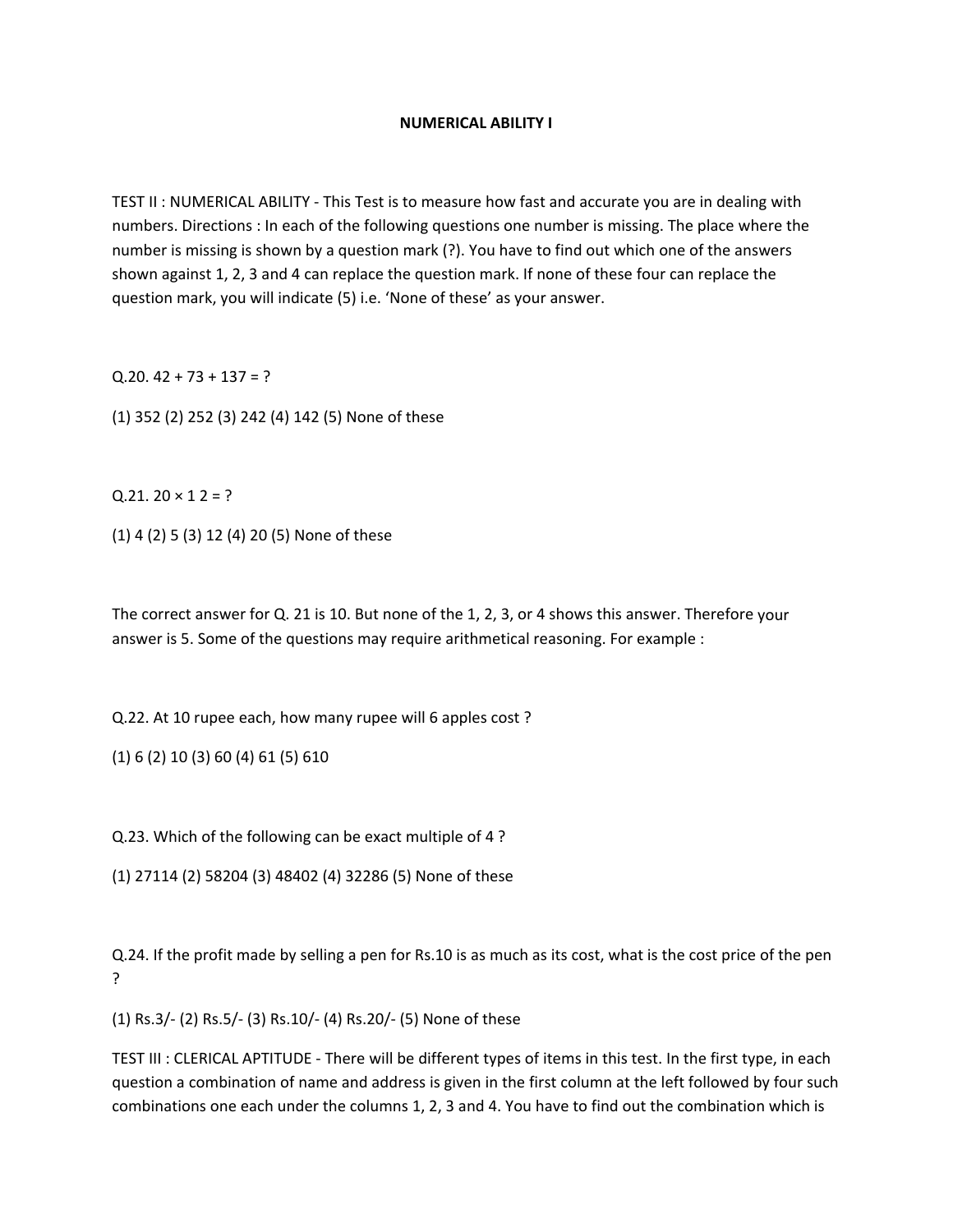exactly the same as the combination in the first column. The number of the column which contains that combination is the answer. If all the combinations are different, the answer is "5". English Version 1 2 3 4 5

Q.25. S. R. BHAT S. R. BHAT S. R. BHATT S. R. BHAT S. R. BHAT None

36, Bora Street 63, Bora Street 36, Bora Street 36, Bora Street 36, Bora Street

Bombay–400096 Bombay–400096 Bombay–400096 Bombay–400069 Bombay–400096

Q.26. S. Narayanan S. Narayan S. Narayanan S. Narayanan S. Naraianan None

Amar Apt. 62 Amar Apt. 62 Amar Apt. 62 Amar Apt. 66 Amar Apt. 62

Bombay–400011 Bombay–400011 Bombay–400011 Bombay–400011 Bombay–400011

Q.27. Tewarson S. O. Tewarsons S. O. Tewarson S. O. Tewarson S. O. Tewarson S. O. None

B‐314 Mahanga B‐314 Mahanga B‐413 Mahanga B‐314 Mahanga B‐314 Mahanga

Tel. No. 843759 Tel. No. 843759 Tel. No. 843759 Tel. No. 843759 Tel. No. 834759

In the second type of questions, some items of family expenditure are given. The item in each questions is to be classified into one of the following five. Heads of expenditure : (1) Education (2) Food (3) Health (4) Travel (5) Miscellaneous. The number preceding the Head of expenditure 1 or 2 or 3 or 4 or 5, as the case may be, is the answer.

Sample Question :

Q.28. Purchase of Rice Since this item falls under the Head of expenditure "Food" the answer is "2". In the third type of questions, five words or names are given. You have to find out which word or name will be in the middle after the words or names are rearranged in alphabetical order.

TEST IV : ENGLISH LANGUAGE ‐ This is a test to see how well you 'know' English. Your English language ability would be tested through questions on grammar, vocabulary, sentence completion, synonyms, antonyms, comprehension of a passage, etc. Study and answer the sample questions given below. Please remember, in the test there may be questions of several other types also.

Direction : Pick out the most appropriate word from amongst the words given below each sentence to complete it meaningfully.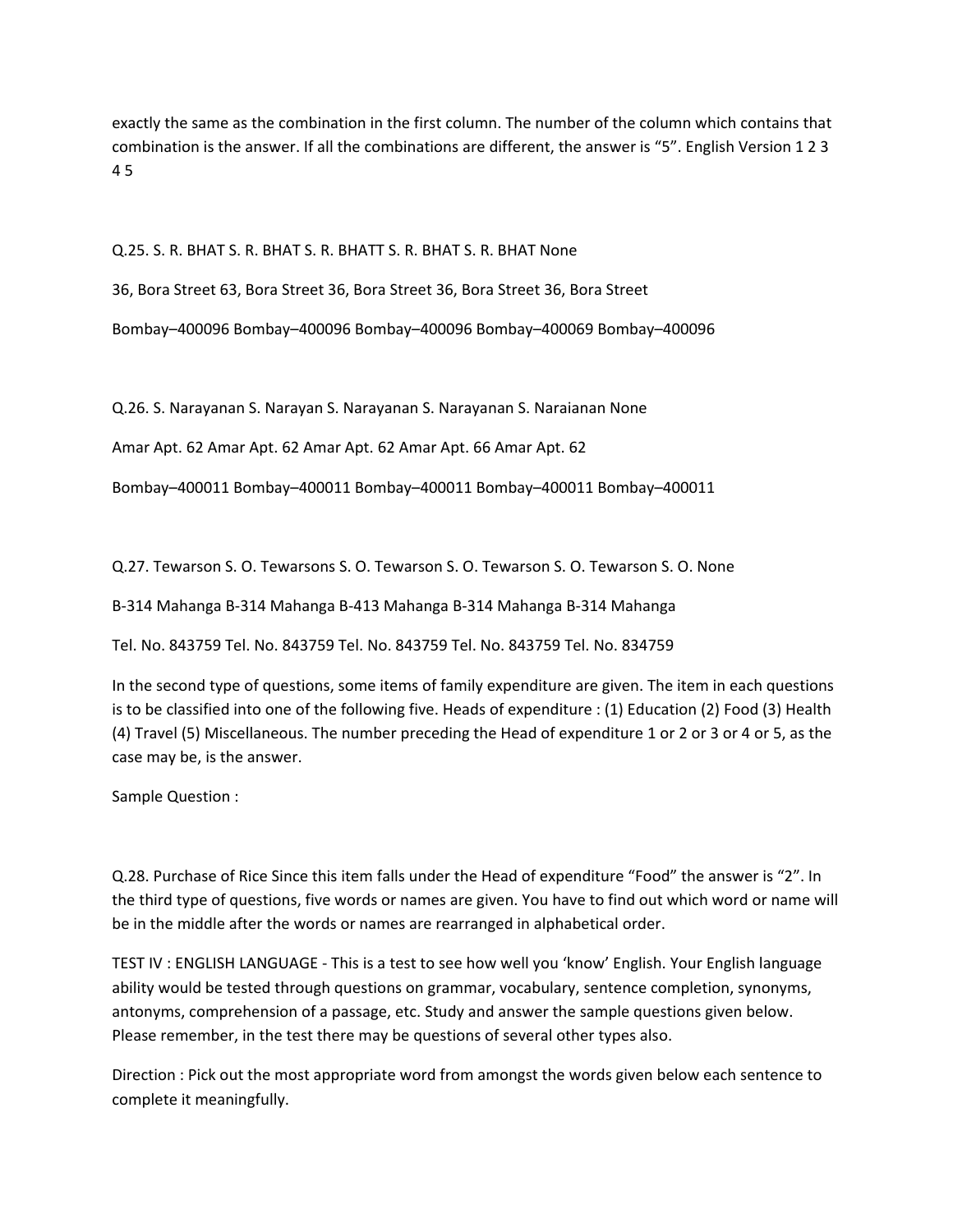Q.30. He quickly glanced ………………………… the book to find what it said about the Indian economy.

(1) at (2) through (3) in (4) to (5) over

The correct answer is "through" which is answer No. 2.

Q.31. The counsel urged the court to ……………………… down the obnoxious law.

(1) enact (2) enforce (3) cancel (4) strike (5) declare

Q.32. The local official ……………………… the Minister of the situation.

(1) explained (2) warned (3) apprised (4) told (5) intimated

Directions : Read each sentence given below to find out whether there is any grammatical error in it. The error, if any, will be in one part of the sentence. The number of that part of the sentence is your answer. If there is no error, the answer is '5'. (Ignore errors of punctuations, if any)

Q.33. I am twenty / two years old / when I first / joined the bank. No error

(1) (2) (3) (4) (5)

The error is in (1). Therefore the answer is '1'.

Q.34. To the Hindus / the Ganga is / holier than / any other river. No error

(1) (2) (3) (4) (5)

In this question, there is no error; Hence the right answer to this question is '5'. Now attempt the following question.

Q.35. Of all the teachers / in our school / our class teacher / were very strict. No error

## (1) (2) (3) (4) (5)

Directions : In each of the following questions select from amongst the five alternatives, the word nearest in meaning to the word given in capitals.